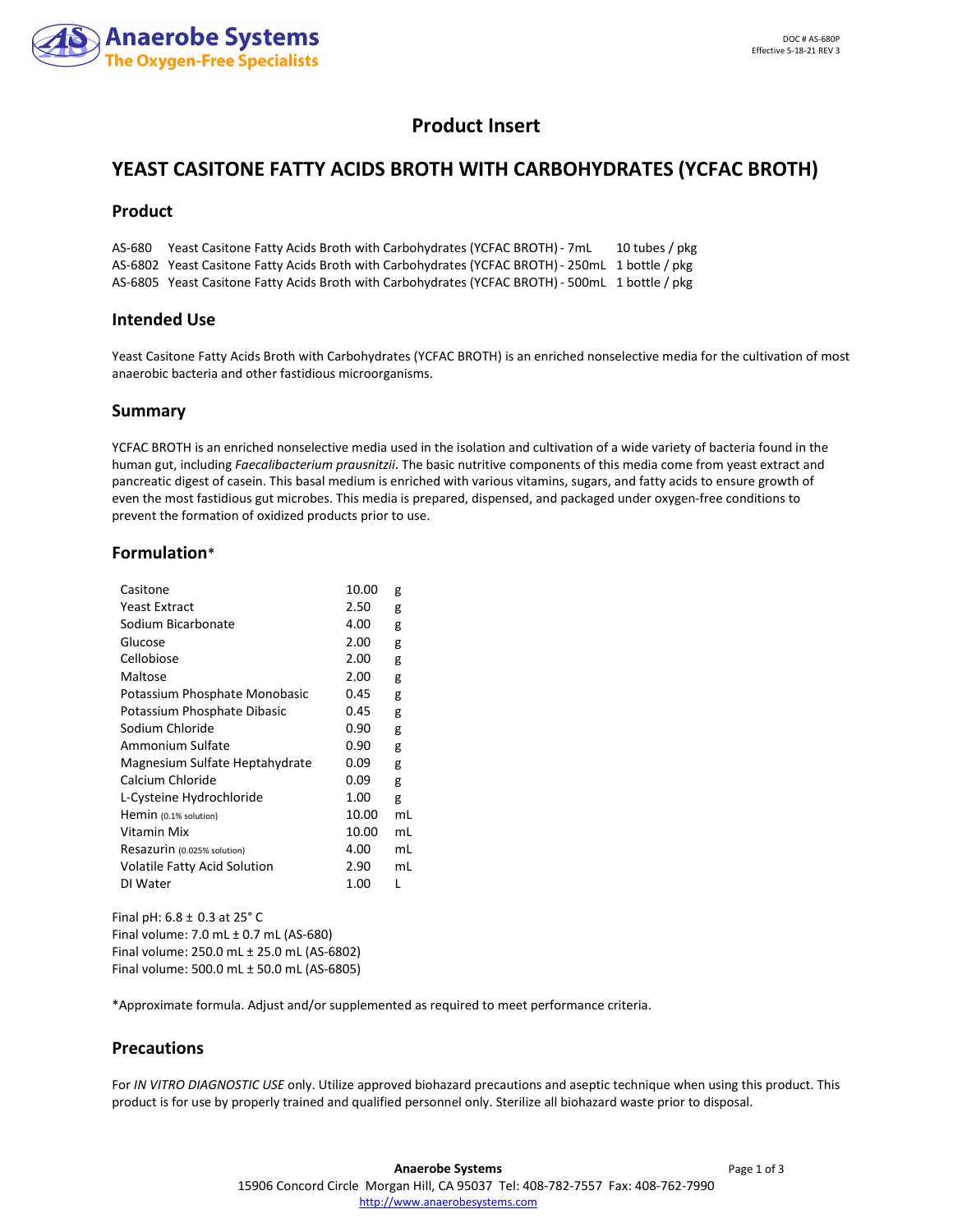

## **Storage and Shelf Life**

**Storage:** Upon receipt, store at room temperature in original package until used. Avoid overheating or freezing. Do not use media if there are signs of deterioration (discoloration due to oxidation of media) or contamination. The expiration date applies to the product in its original packaging and stored as directed. Do not use product past the expiration date shown on the label. Do not use tubes that have been stored under aerobic conditions for more than five months.

**Shelf Life:** 1 year from date of manufacture.

### **Procedure**

**Specimen Collection:** Protect specimens for anaerobic culture from oxygen during collection, transportation, and processing. Consult appropriate references for detailed instructions concerning collection and transportation of anaerobes.

**Methods for Use:** YCFAC BROTH should be inoculated directly with a specimen. Inoculated tubes should be immediately placed in an anaerobic atmosphere, incubating at  $35-37$  °C for 18-48 hours. Extended periods of incubation may be required to recover slow growing anaerobes. Detailed instructions for processing anaerobic cultures can be found in the listed references.

### **Materials Required, But Not Provided**

Standard microbiological supplies and equipment such as loops, saline blanks, slides, staining supplies, microscope, incinerator / autoclave, incubators, anaerobic chamber / anaerobic jars, disinfectant, other culture media, and serological / biochemical reagents.

## **Interpretation of Results**

If used properly, YCFAC BROTH supports good growth of many fastidious and non-fastidious anaerobes isolated from clinical specimens.

### **Limitations**

YCFAC BROTH will not provide complete information for identification of bacterial isolates. Additional test procedures and media are required for complete identification. Consult reference materials for additional information.

## **Quality Control**

The following organisms are routinely used for quality control testing at Anaerobe Systems.

| <b>Organism Tested</b>       | ATCC# | Results | Time          |
|------------------------------|-------|---------|---------------|
| Faecalibacterium prausnitzii | 27768 | Growth  | $24 - 48$ hrs |
| Bacteroides thetaiotaomicron | 29741 | Growth  | $24 - 48$ hrs |
| Bifidobacterium longum       | 15707 | Growth  | $24 - 48$ hrs |
| Lactobacillus acidophilus    | 4356  | Growth  | $24 - 48$ hrs |
| <b>Bacteroides fragilis</b>  | 25285 | Growth  | 24 hrs        |
| Prevotella melaninogenica    | 25845 | Growth  | $24 - 48$ hrs |
| Fusobacterium nucleatum      | 25586 | Growth  | 24 hrs        |
| Clostridium perfringens      | 13124 | Growth  | 24 hrs        |
| Clostridioides difficile     | 9689  | Growth  | 24 hrs        |
| Escherichia coli             | 25922 | Growth  | 24 hrs        |

**User Quality Control:** The final determination to the extent and quantity of user laboratory quality control must be determined by the end user.

If sterility testing is to be performed on this product, a representative sample of the lot(s) should be incubated anaerobically and aerobically for 48 – 96 hours.